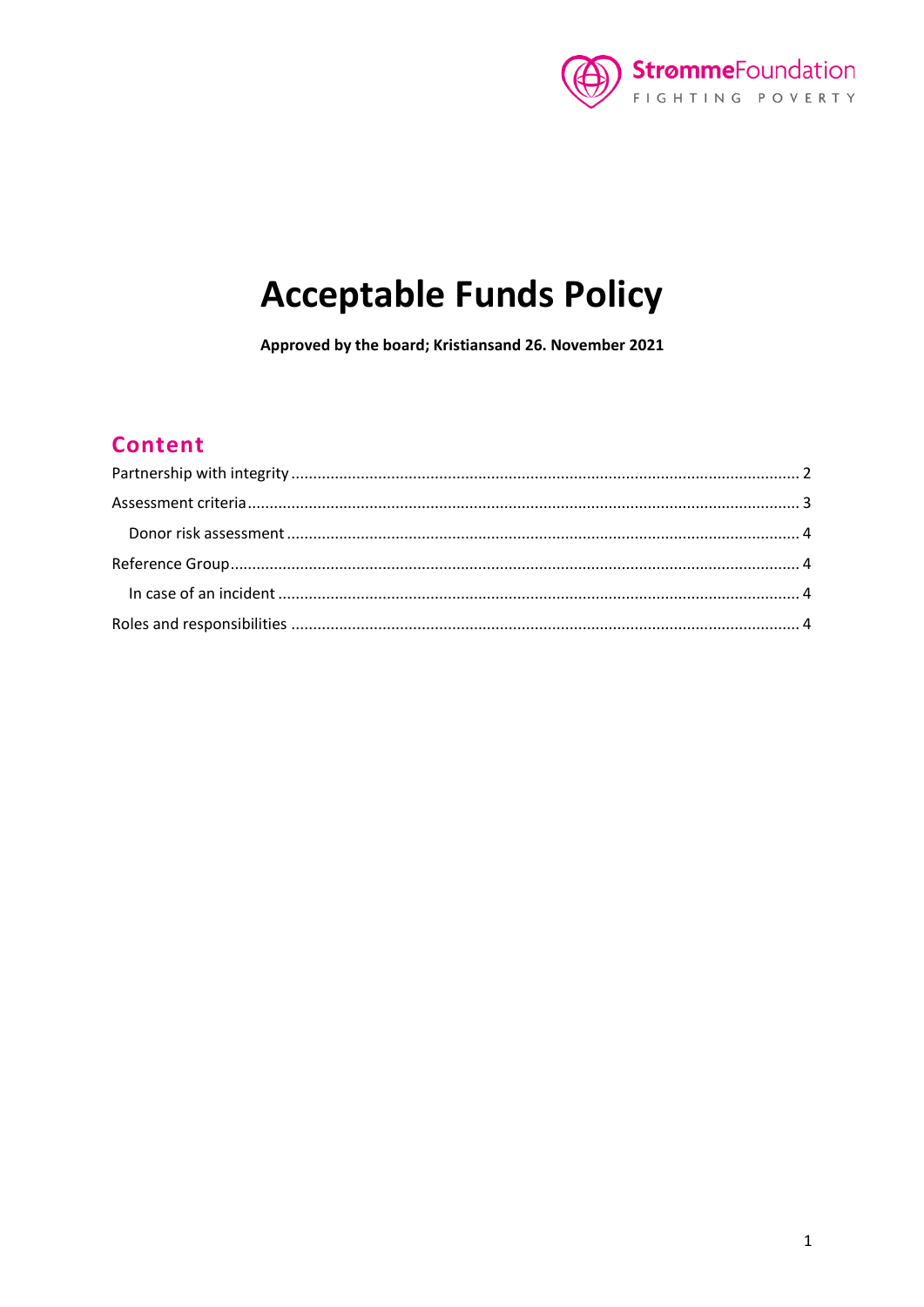

## <span id="page-1-0"></span>Partnership with integrity

The aim of this policy is to establish transparent guidelines for relationships between the Strømme Foundation and private sector and major public sector or institutional donors.

Strømme Foundations (SF) goal is to strengthen the organisation's contribution to lifting people out of poverty in a lasting way. SF plan to do this through innovative and evidence-based programming and fundraising. Sustainable Development Goals (SDGs) can only be realised with strong partnerships and cooperation. Strømme Foundation seek strategic partnerships with partners in international institutions, public sector, private sector, civil society, and individuals. The SDGs recognise that investment in innovation is a crucial driver of economic growth and development, and SF will therefore strive for more innovation in our programmes, operational approaches, and resource mobilisation.

Any collaboration between Strømme Foundation and an external partner must be in accordance with our overall principles and articles of association, and not undermine or be detrimental to Strømme Foundation's core values, goals, and mission. We cannot accept donations that counteracts our vision and values. It is also of great importance to us to be transparent, both for us and all our partners.

Strømme Foundation is a rights-based development international NGO that works towards a vision of a world free from poverty, and our mission is to eradicate poverty. SF's values are dignity, justice, and solidarity. These values will serve as guidelines when it comes to accepting funds and donations.

The aim of Strømme Foundation is to be a preferred partner for socially responsible institutions, companies, and organisations, who want to actively contribute to the promotion of values of human dignity and sustainability, and anchor them throughout their organisation. By implementing this policy, SF will have a formal set of guidelines that determines under which conditions SF should decline a donation to prevent high-risk or inappropriate donations from being accepted. This policy is also aligned with Strømme Foundation's Matrix of Authority.

A donation is defined as:

- Cash
- Gifts in kind/pro bono support
- Shares and bonds
- Real estates
- Testamentary gifts

The Norad Grant Agreement and Strømme Foundations private donors are the two main pillars in the funding of SF's development operations, and they are invariably interdependent. SF's long-term agreements with Norad are crucial for the quality stamp of our work that gives us trust among our private and corporate donors. On the other hand, SF's legitimacy as a Norad partner is largely dependent on our donor base in Norway. It is crucial that SF finds a balance between the two, where our own organisational identity shines through. The Strømme Foundation distinguishes between six main categories of donors: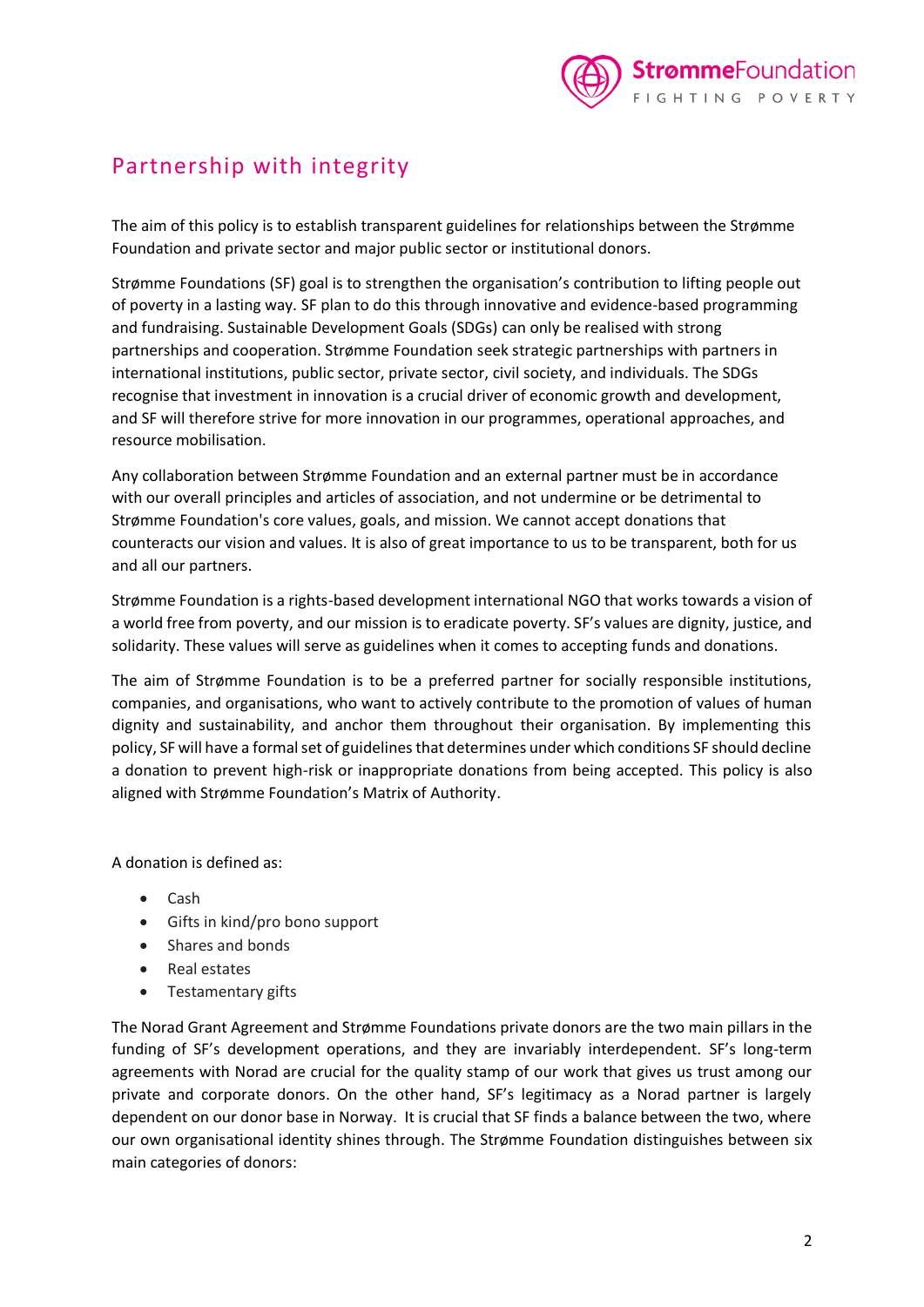

- 1. Private donors
- 2. Private companies
- 3. Philanthropy and foundations
- 4. Larger institutional donors and public sector
- 5. Consortium
- 6. Bilateral and multilateral donors

#### <span id="page-2-0"></span>Assessment criteria

The independence of Strømme Foundation shall be protected under all circumstances. Strømme Foundation should exercise caution when considering a donation or entering a partnership that can result in:

- A violation of our ethics statement
- Expected negative impact on the mission of our organisation
- A great risk that the investment we make in terms of time and resources, is not worth the return we get
- Unacceptable financial risk
- Unacceptable risk to SF's reputation or brand.

Strømme Foundation neither seeks nor accepts support from donors that are associated with gross and/or systematic violations of generally accepted ethical standards. This includes:

- Violation of international humanitarian law, and violations of human rights or labour rights
- Acceptance of corruption
- Damage to the environment
- Manufacture, distribution and sales of arms

No engagement can be undertaken with companies and funders where a substantial share of the profit derives from production, distribution and sales of products that are widely recognised as seriously deleterious to health, such as alcohol, tobacco and drugs. Strømme Foundation will not accept support from individuals, foundations, and private companies whose core business is linked to pornography or gambling.

Beyond the exclusionary criteria outlined above, the decision of whether to accept support from a donor will generally require weighing the potential benefits against potential risks. Cautionary criteria are often more qualitative in nature, and therefore do not allow for clear thresholds. Strømme Foundation shall show great caution when working with donors associated with a lack of respect for and commitment to, equality and diversity, democracy, national laws and regulations, international treaties and social responsibility.

For foreign investments, SF will as a minimum follow advice from the Council on Ethics for the Government Pension Fund Global and conduct an annual review of all our partners.

Exclusion decisions should be based on thorough reviews rooted in these guidelines. SF has made a checklist for this review.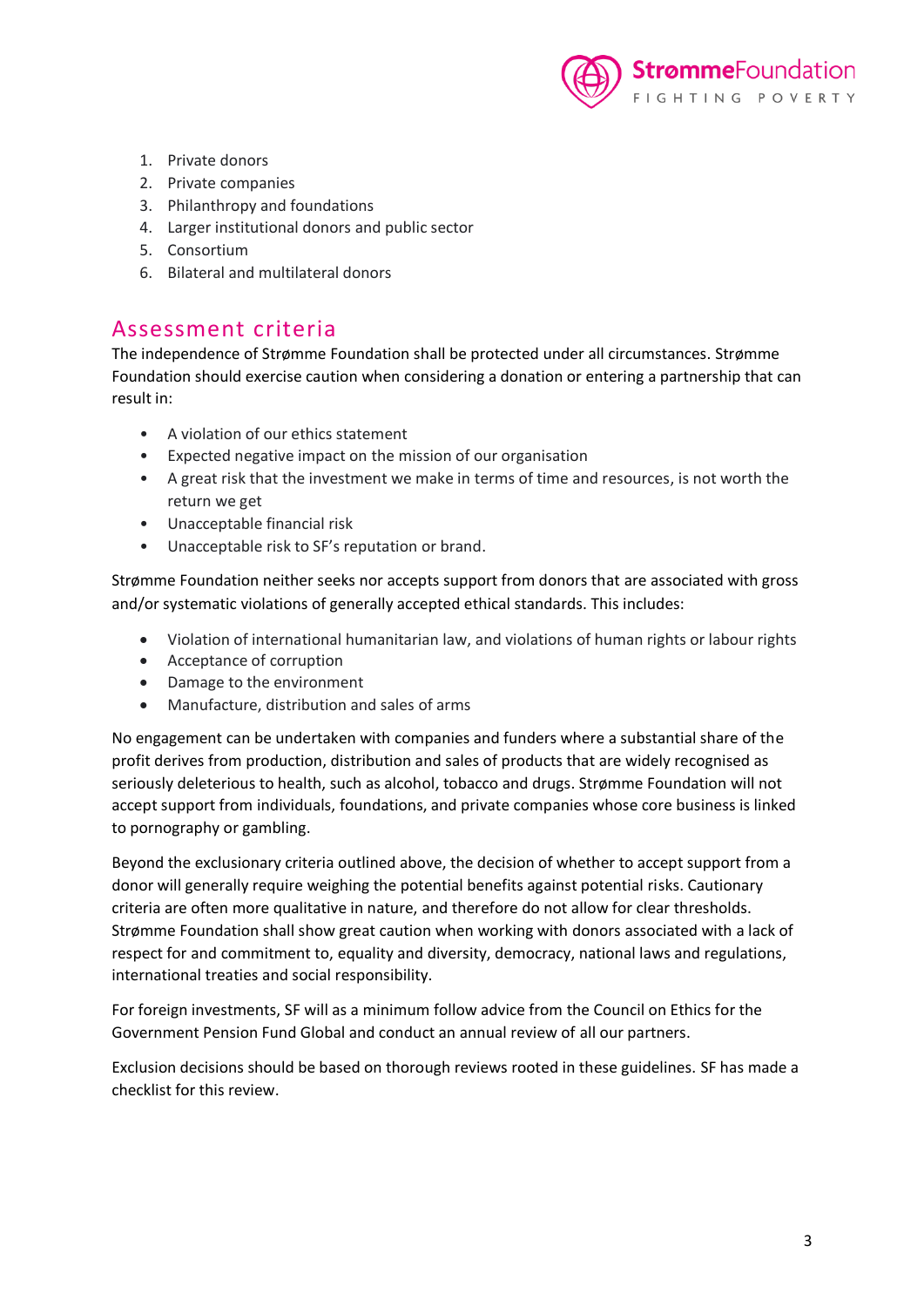

#### <span id="page-3-0"></span>**Donor risk assessment**

The scope of a donor risk assessment must be adapted to the risk, the size of the agreement, and the duration of the agreement. For example, in the case of short-term agreements with a limited monetary value, known to the counterparty and low risk, the assessment can be simplified. The assessment should preferably be carried out in collaboration with the donor that is the subject for the survey but can also be done without the donor in question being aware of it. The Acceptable Funds Checklist will be used for this donor risk assessment.

It is important to emphasize that the risk assessment must be carried out in advance of the relationship being established and when existing donors renew their framework agreement. SF's Reference Group will undertake the assessment, and when needed they will consult the Leadership and the Board.

SF will use different kind of public information such as annual reports, CSR/sustainability reports, history/media coverage, who else receives donations from this donor, ownership structure and legal disputes, in order to take an informed decision about whether SF will cooperate with the donor. In large and complicated cases, an external statement should be obtained from a relevant body, such as organisations that are monitoring human rights violations and environmental damage. Such risk assessments will help to ensure long-term value creation in Strømme Foundation through reducing the risk of receiving unwanted donations while at the same time ensuring compliance with our values and social responsibility.

SF has created a Self-declaration form that all larger donors (donations over NOK 1 million) must sign before the relationship is established.

#### <span id="page-3-1"></span>Reference Group

SF has established a Reference Group to serve as a body to ensure that the policy is adhered to. The Reference Group shall consist of representatives from the Communication Department, International Department, Financial Department and the regions when this is relevant. The Reference Group has the mandate to do the risk assessment and accept donations below NOK 1 million. Donations over NOK 1 million must be approved by the Secretary General upon advice from the Reference Group and donations over NOK 5 million must be approved by the Board.

#### <span id="page-3-2"></span>**In case of an incident**

If a donor has violated the Strømme Foundation ethical guidelines, the case will be discussed in SFs Reference Group. If the donation is deemed to be risky, it will be referred to the Leadership. Larger donations (over NOK 5 million) must be reviewed by the Board, before a decision of exclusion will be made. If a donation or partnership is declined, then the Strømme Foundation will let the donor know as soon as possible.

### <span id="page-3-3"></span>Roles and responsibilities

The Communication Department and the International Department (in the case of public and institutional donors) are responsible for coordinating the Reference Group and initiating the contact, implementation and process. A risk assessment, using the Acceptable Funds Checklist is performed at the beginning of the development of the partnership with the donor and when existing donors